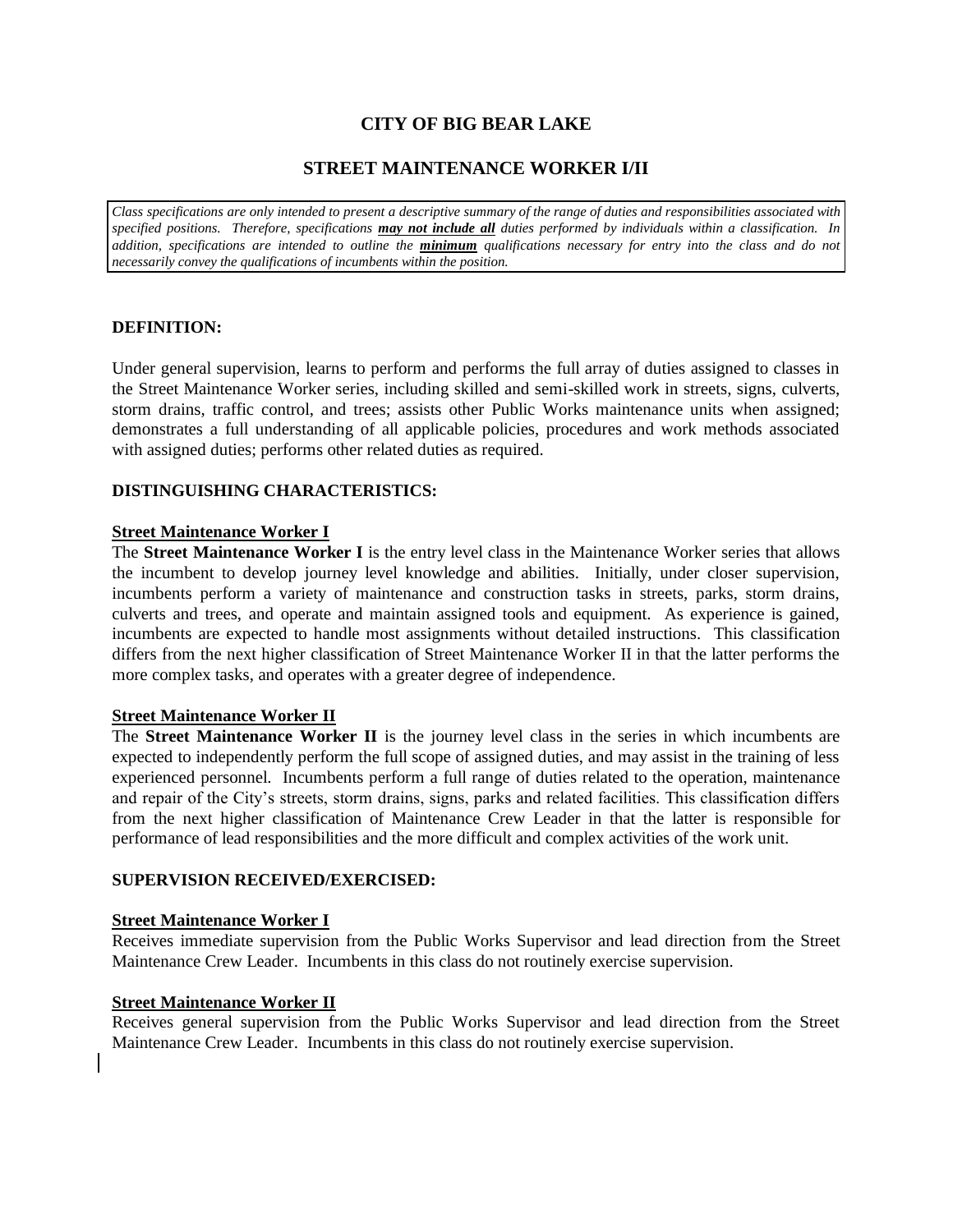## **ESSENTIAL FUNCTIONS:** *(include but are not limited to the following)*

- Performs maintenance, repair, construction and installation work in streets, parks, storm drains, culverts, trees, and related facilities; inspects assigned areas and corrects and/or reports safety hazards; participates in traffic control and delineation activities at the work site.
- Performs skilled street maintenance tasks involving the repair, maintenance and construction of curbs, gutters, sidewalks, streets, shoulders, pavement, and related facilities; removes debris from roads, pedestrian walkways and public areas; performs weed abatement and graffiti removal; assists in the installation, maintenance and inspection of City signs, road markings, striping, and delineators; performs concrete sidewalk, curb, gutter, and ramp installation and repair; performs temporary and permanent pothole repairs and crack sealing; removes and replaces asphalt; paints curbs; installs and repairs guardrails and barricades; mows and abates weeds on rights-of-way; sprays herbicides.
- Performs skilled maintenance work in parks, landscapes, and Village facilities; mows and edges lawn areas; removes graffiti; cleans and maintains grounds, paved areas, paths and walkways; picks up trash and litter; installs, maintains and repairs playground equipment; performs landscape planting, trimming, removal and weed control; operates and maintains a variety of hand and power landscaping tools and equipment.
- Operates trucks, loaders, pavers, backhoes, snow plows, boom trucks and other light and heavy duty maintenance and construction equipment as assigned; maintains and cleans assigned vehicles and equipment; operates a variety of hand and power tools; inspects tools and equipment for safety and mechanical defects; assists with City permitted or sponsored functions; works with a variety of outside contractors; responds to emergency call-outs as assigned.
- Operates equipment in snow plowing, berm reduction, cindering and other snow removal activities on City streets, Village walkways and parking lots.
- Assists in the work of other divisions when needed; responds to emergency call outs when needed.
- Demonstrates a full understanding of applicable policies, procedures and work methods associated with assigned duties; may provide training to less experienced staff; responds to questions and concerns from the general public; provides customer services and information as is appropriate and resolves public service complaints.
- Establishes positive working relationships with representatives of community organizations, state/local agencies, City management and staff, and the public.

## **PHYSICAL, MENTAL AND ENVIRONMENTAL WORKING CONDITIONS:**

Position requires sitting, standing, walking on level and slippery surfaces, reaching, twisting, turning, kneeling, bending, stooping, squatting, crouching, grasping, and making repetitive hand movement in the performance of daily duties. Incumbents perform manual labor at high altitude. The position also requires both near and far vision when inspecting work and operating assigned equipment. The need to lift, carry and push tools, equipment and supplies weighing 50 pounds or more is also required. Additionally, the incumbent in this outdoor position works in all weather conditions, including wet, snow, hot and cold. The incumbent may use chemicals, lubricants, herbicides and pesticides, which may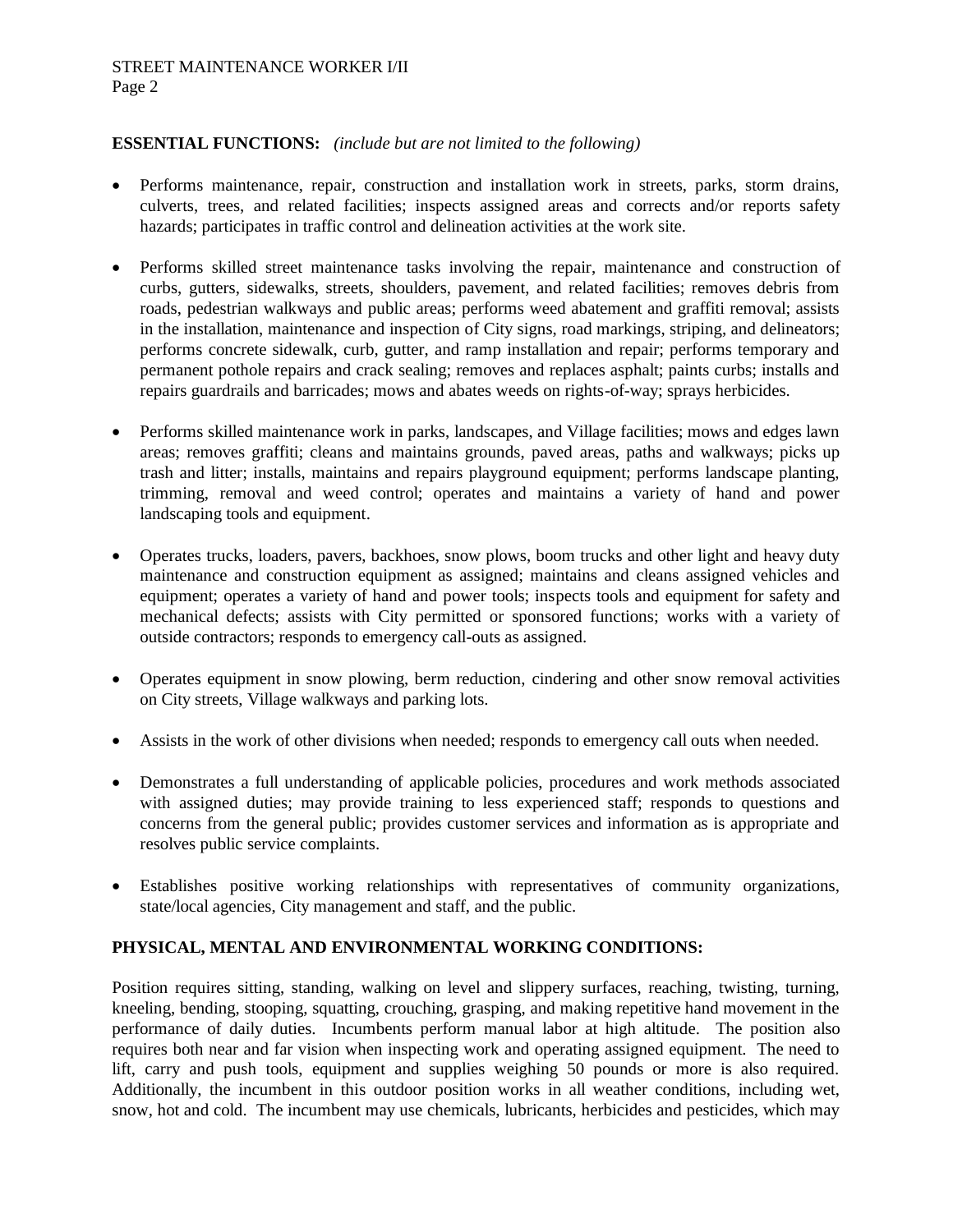# STREET MAINTENANCE WORKER I/II

Page 3

expose the employee to fumes, dust and air contaminants. The incumbent may also be exposed to mechanical and electrical hazards. The nature of the work also requires the incumbent to climb ladders, work at heights over 10 feet, work in confined spaces; use power and noise producing tools and equipment, drive motorized vehicles and heavy equipment, and work in heavy vehicle traffic conditions. The incumbent may be required to work nights and weekends, respond to after hours emergency call-outs.

Some of these requirements may be accommodated for otherwise qualified individuals requiring and requesting such accommodations.

**QUALIFICATIONS:** *(The following are minimal qualifications necessary for entry into the classification.)*

## **Education and/or Experience:**

Any combination of education and experience that has provided the knowledge, skills and abilities necessary for a **Street Maintenance Worker I/II.** A typical way of obtaining the required qualifications is to possess the equivalent of:

## **Street Maintenance Worker I**

One year of experience in construction, street maintenance, and/or landscaping, and a high school diploma or equivalent.

## **Street Maintenance Worker II**

In addition to the above, two years of experience in construction and maintenance of streets and parks, equivalent to that of a Street Maintenance Worker I with the City of Big Bear Lake, and a high school diploma or equivalent.

## **License/Certificate:**

## **Street Maintenance Worker I**

Possession of, or ability to obtain, a valid class B California drivers license. Possession of a valid class A California drivers license with endorsement is preferred.

## **Street Maintenance Worker II**

Possession of a valid class A California drivers license with endorsement is perferred.

**KNOWLEDGE/ABILITIES/SKILLS:** *(The following are a representative sample of the KAS's necessary to perform essential duties of the position. The level and scope of the knowledge and abilities listed below vary between the I and II levels.)* 

## **Knowledge of:**

Practices, techniques and materials used in maintenance, construction, mechanics and repair of streets and parks; operational and maintenance characteristics of standard construction and maintenance tools and equipment; traffic control methods and regulations; practices, procedures and materials used in weed and pest abatement; safety requirements for operation of trucks and other equipment; methods and techniques of scheduling work assignments; methods and techniques for record keeping; occupational hazards and standard safety practices.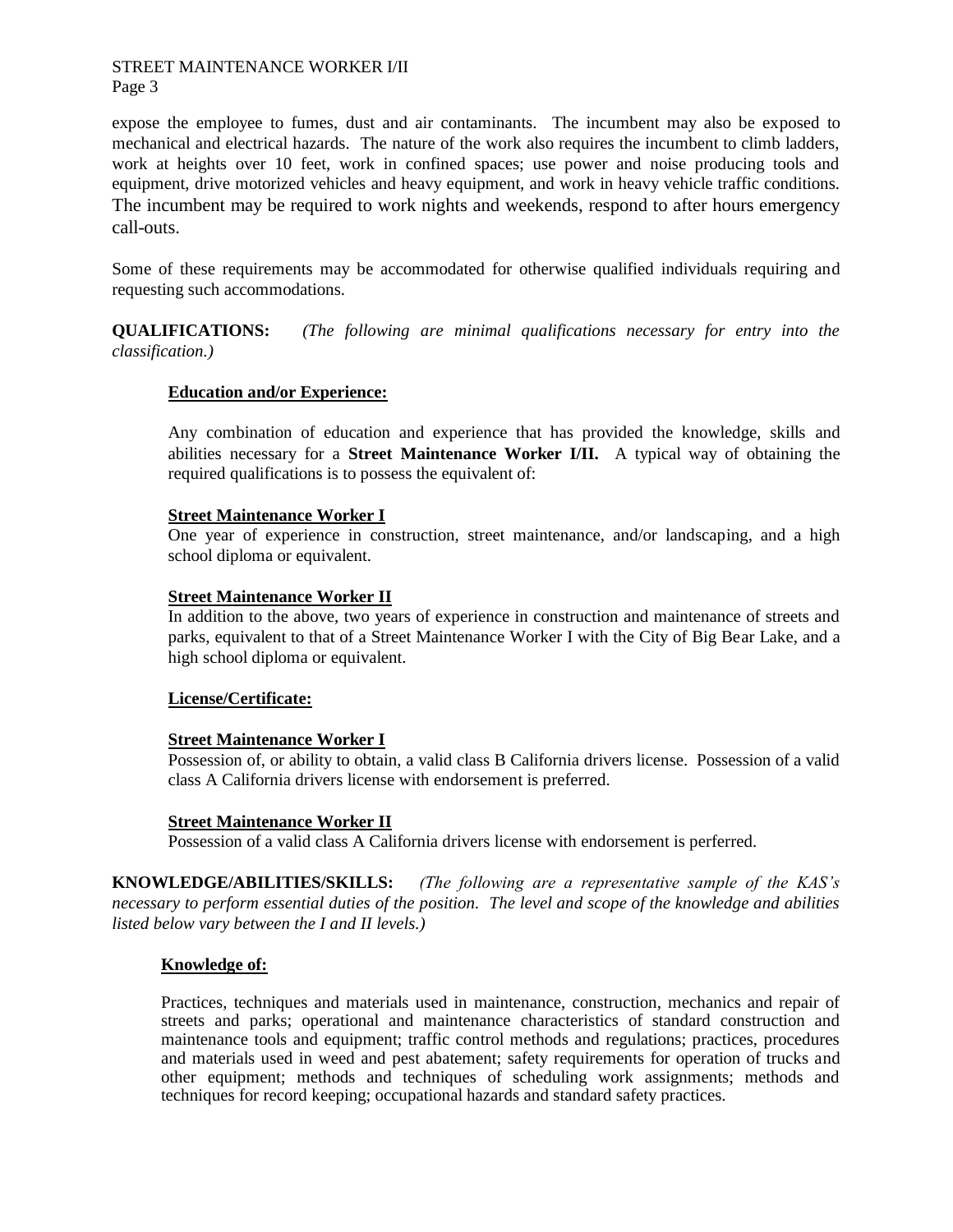# STREET MAINTENANCE WORKER I/II Page 4